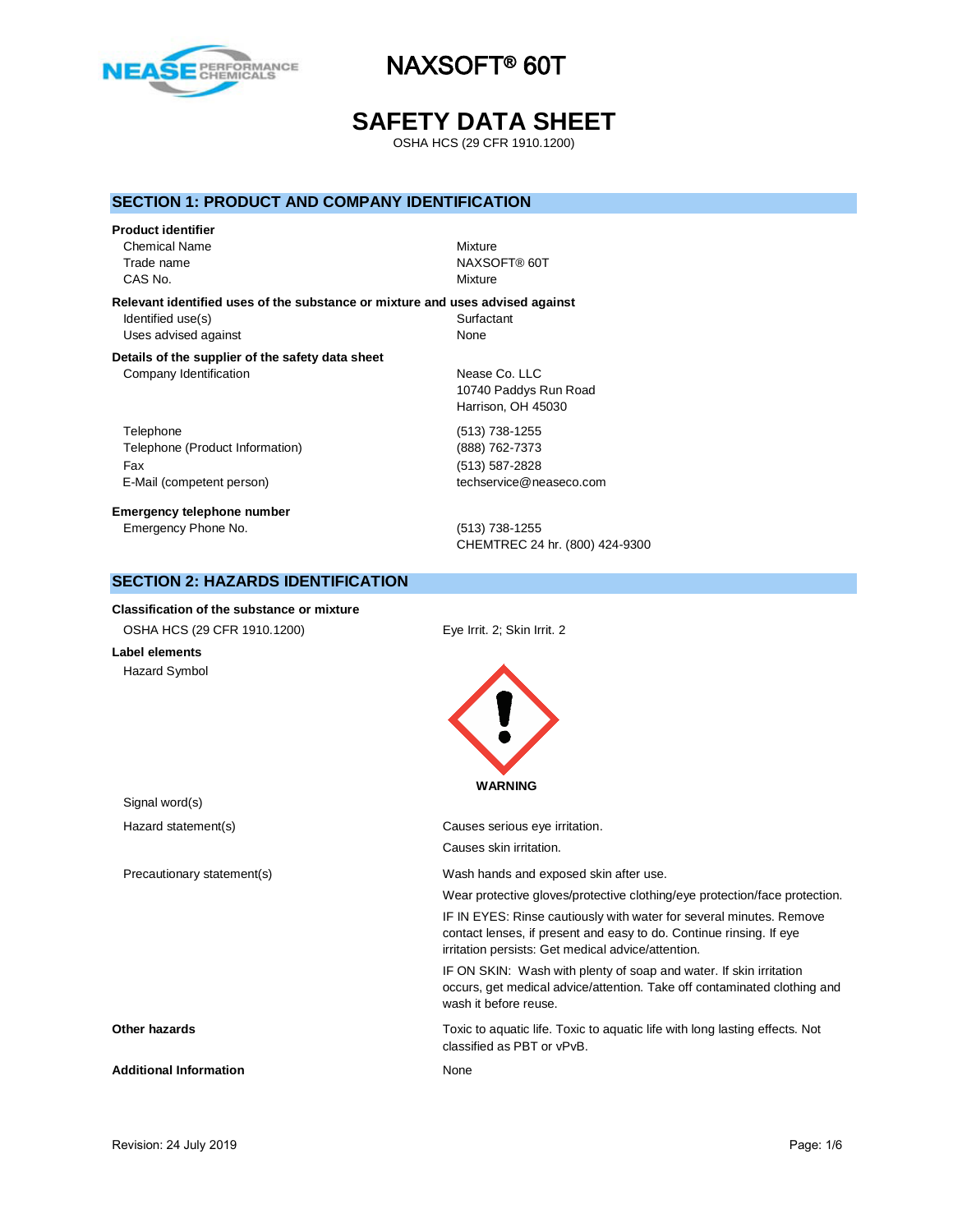

## **SECTION 3: COMPOSITION/INFORMATION ON INGREDIENTS**

| <b>Composition/information on ingredients</b> | $%$ W/W    | CAS No.    | Hazard statement(s)                                       |
|-----------------------------------------------|------------|------------|-----------------------------------------------------------|
| Benzenesulfonic acid, C10-16-alkyl derivs.,   |            |            | Causes serious eye irritation.<br>Causes skin irritation. |
| compds. with triethanolamine                  | $55 - 60%$ | 68584-25-8 | Toxic to aquatic life.                                    |
|                                               |            |            | Toxic to aquatic life with long lasting effects.          |
| Triethanolamine sulfate                       | $< 5\%$    | 7376-31-0  | Not classified as dangerous for supply/use.               |
| Water                                         | 40 - 45%   | 7732-18-5  | Not applicable                                            |

**Additional Information** – None

## **SECTION 4: FIRST AID MEASURES**

| Description of first aid measures                                             |                                                                                                                                                                                          |
|-------------------------------------------------------------------------------|------------------------------------------------------------------------------------------------------------------------------------------------------------------------------------------|
| Inhalation                                                                    | Remove to fresh air and keep at rest in a position comfortable for breathing.<br>If breathing is laboured, administer oxygen. If breathing has stopped, apply<br>artificial respiration. |
| <b>Skin Contact</b>                                                           | Wash with plenty of soap and water. If skin irritation occurs, get medical<br>advice/attention. Take off contaminated clothing and wash it before reuse.                                 |
| Eye Contact                                                                   | Rinse cautiously with water for several minutes. Remove contact lenses, if<br>present and easy to do. Continue rinsing. If eye irritation persists: Get<br>medical advice/attention.     |
| Ingestion                                                                     | Do not give anything by mouth to an unconscious person. Get medical<br>advice/attention if you feel unwell. Rinse mouth.                                                                 |
| Most important symptoms and effects, both<br>acute and delayed                | None                                                                                                                                                                                     |
| Indication of any immediate medical attention<br>and special treatment needed | None                                                                                                                                                                                     |

### **SECTION 5: FIRE-FIGHTING MEASURES**

| <b>Extinguishing media</b>                                       |                                                                                                          |
|------------------------------------------------------------------|----------------------------------------------------------------------------------------------------------|
| -Suitable Extinguishing Media<br>-Unsuitable Extinguishing Media | Extinguish with waterspray, dry chemical, sand or carbon dioxide or foam.<br>None anticipated.           |
| Special hazards arising from the substance or<br>mixture         | None anticipated.                                                                                        |
| <b>Advice for fire-fighters</b>                                  | Fire fighters should wear complete protective clothing including self-<br>contained breathing apparatus. |

### **SECTION 6: ACCIDENTAL RELEASE MEASURES**

| Personal precautions, protective equipment<br>and emergency procedures | Put on protective equipment before entering danger area.                  |
|------------------------------------------------------------------------|---------------------------------------------------------------------------|
| <b>Environmental precautions</b>                                       | Prevent entry into drains.                                                |
| Methods and material for containment and                               | Cover spills with inert absorbent material. Sweep spilled substances into |
| cleaning up                                                            | containers. Transfer to a container for disposal.                         |
| Reference to other sections                                            | None                                                                      |
| <b>Additional Information</b>                                          | None                                                                      |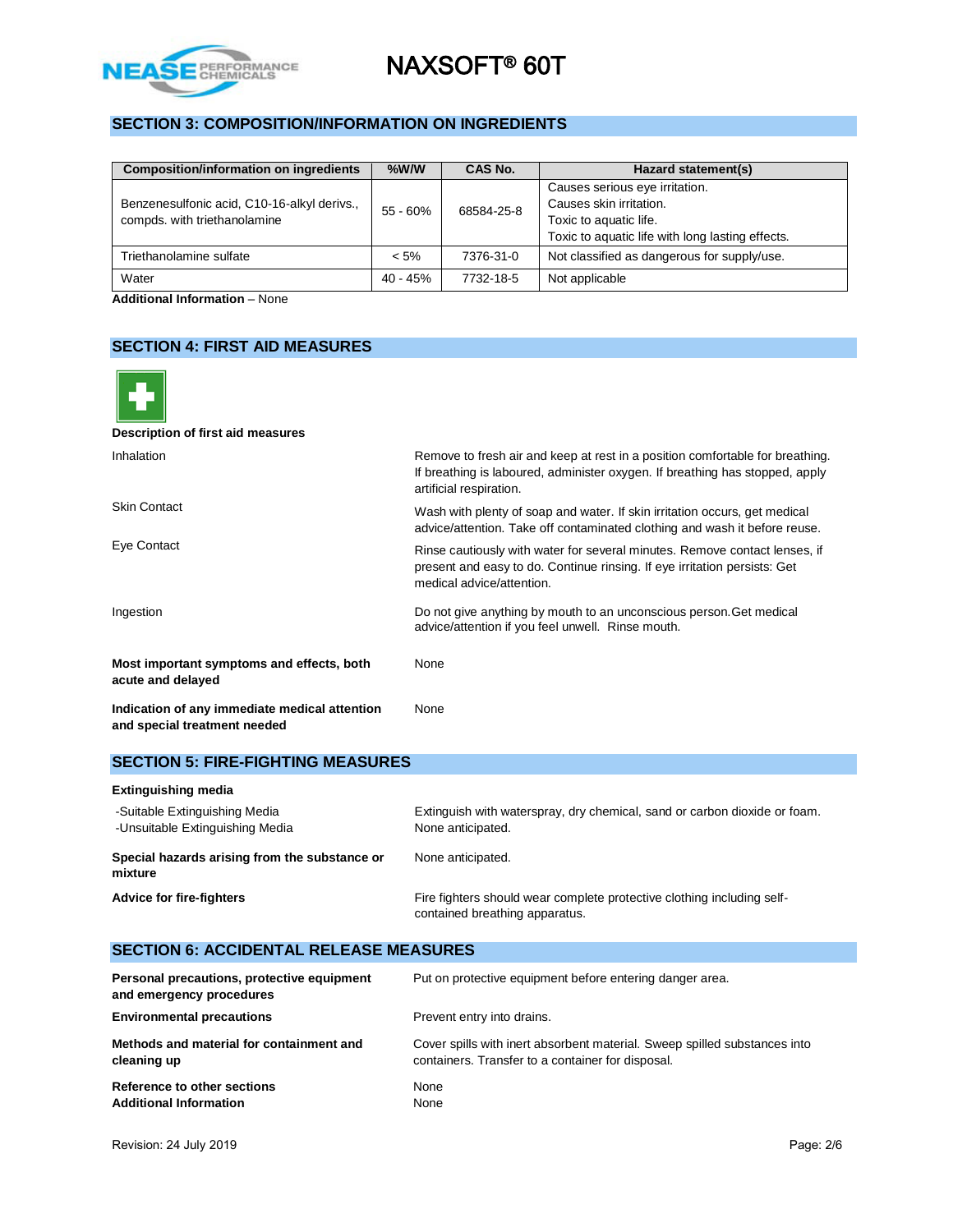

## **SECTION 7: HANDLING AND STORAGE**

| Precautions for safe handling                                | Do not get in eyes. Wash hands and exposed skin after use. Empty<br>containers may contain residues.                                                                     |
|--------------------------------------------------------------|--------------------------------------------------------------------------------------------------------------------------------------------------------------------------|
| Conditions for safe storage, including any incompatibilities |                                                                                                                                                                          |
| -Storage Temperature                                         | Keep container tightly closed and dry. This product should be stored at a<br>temperature greater than: $0^{\circ}$ C (32 $^{\circ}$ F). Do not allow material to freeze. |
| -Incompatible materials                                      | Keep away from oxidising agents.                                                                                                                                         |
| Specific end use(s)                                          | Surfactant                                                                                                                                                               |

## **SECTION 8: EXPOSURE CONTROLS/PERSONAL PROTECTION**

#### **Control parameters**

#### **Occupational exposure limits**

|                                                           |                |            | LTEL (8 hr TWA ppm) | STEL (ppm)                              |                                                                 |                                                                    |  |
|-----------------------------------------------------------|----------------|------------|---------------------|-----------------------------------------|-----------------------------------------------------------------|--------------------------------------------------------------------|--|
| <b>SUBSTANCE.</b>                                         | <b>CAS No.</b> | PEL (OSHA) | <b>TLV (ACGIH)</b>  | PEL (OSHA)                              | <b>TLV (ACGIH)</b>                                              | Note:                                                              |  |
| None                                                      | -----          | -----      | -----               | -----                                   | -----                                                           | -----                                                              |  |
| Recommended monitoring method<br><b>Exposure controls</b> |                |            | None                |                                         |                                                                 |                                                                    |  |
| Appropriate engineering controls                          |                |            |                     | Not normally required.                  |                                                                 |                                                                    |  |
| Personal protection equipment                             |                |            |                     |                                         |                                                                 |                                                                    |  |
| Eye/face protection                                       |                |            |                     |                                         |                                                                 | Wear protective eyewear (goggles, face shield, or safety glasses). |  |
|                                                           |                |            |                     |                                         |                                                                 |                                                                    |  |
| Skin protection (Hand protection/ Other)                  |                |            | rubber).            |                                         |                                                                 | The following to be used as necessary: Gloves (Neoprene or Natural |  |
| Respiratory protection                                    |                |            |                     | dust/mist is generated during handling. | No personal respiratory protective equipment normally required. | Avoid generation of mist. An approved dust mask should be worn if  |  |
| Thermal hazards                                           |                |            |                     |                                         | Use gloves with insulation for thermal protection, when needed. |                                                                    |  |
| <b>Environmental Exposure Controls</b>                    |                |            | None.               |                                         |                                                                 |                                                                    |  |

### **SECTION 9: PHYSICAL AND CHEMICAL PROPERTIES**

#### **Information on basic physical and chemical properties**

| Appearance                               | Liquid  |
|------------------------------------------|---------|
| Colour                                   | Clear/  |
| Odour                                    | Faint.  |
| Odour Threshold (ppm)                    | Not ay  |
| pH (Value)                               | $5 - 8$ |
| Melting Point (°C) / Freezing Point (°C) | Not ay  |
| Boiling point/boiling range (°C):        | Not ay  |

Clear/Yellow. Faint.Oily Not available.<br>5 - 8 Not available. Not available.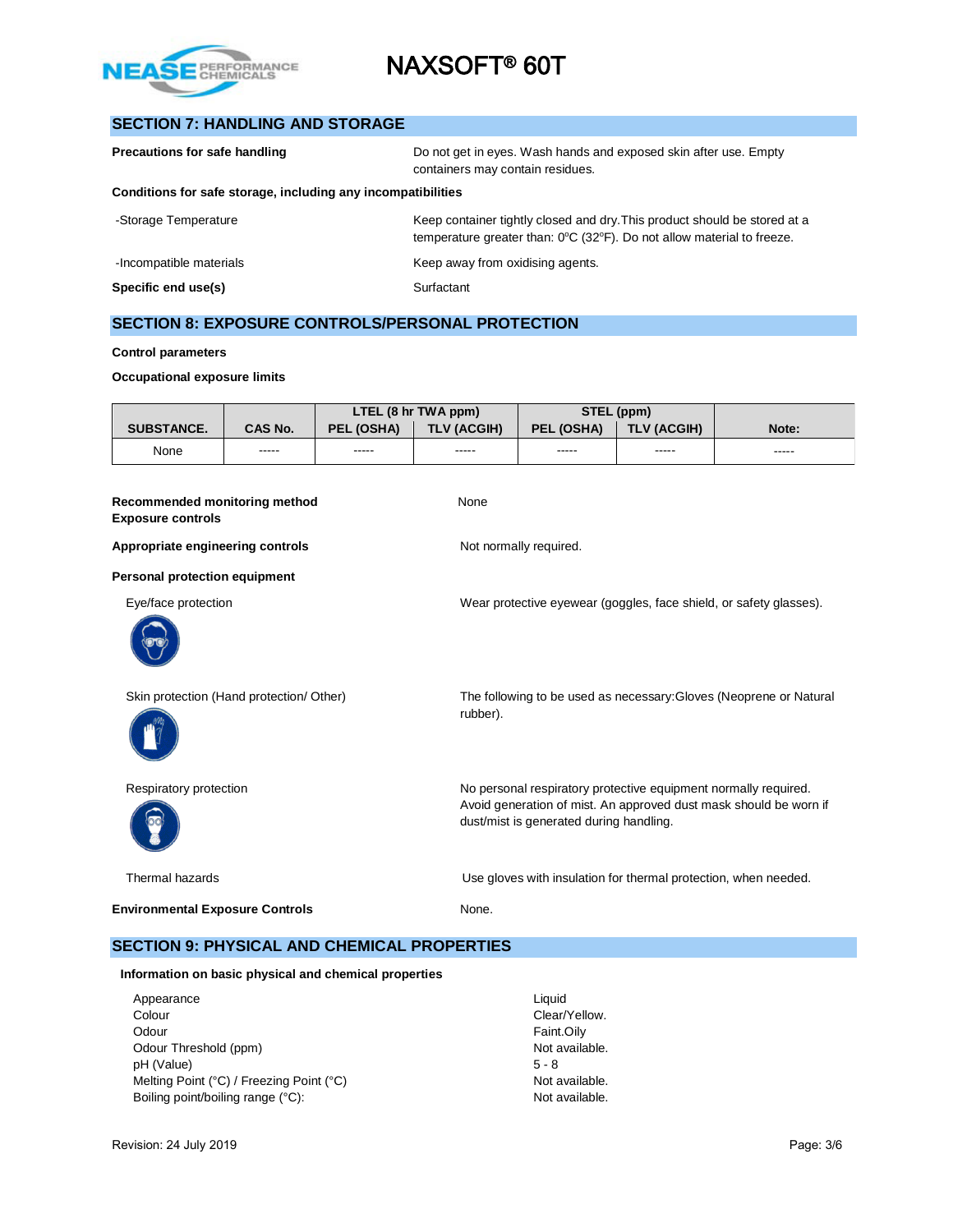

Flash Point (°C) Evaporation rate (butyl acetate=1) <1 Flammability (solid, gas) Not applicable. Explosive limit ranges Not available. Vapour Pressure (Pascal) Not available. Vapour Density (Air=1) Not available. Density (g/ml) 25 °F Solubility (Water) Soluble Solubility (Other) Not available. Partition Coefficient (n-Octanol/water) Not available. Auto Ignition Temperature (°C) and the control of the Not available. Decomposition Temperature (°C) Not available. Kinematic Viscosity (cSt) @ 40°C Not available Not available Explosive properties **Not available** Not available Oxidising properties Not oxidising.

 $>121$  (250 °F)

**Other information** Not available.

#### **SECTION 10: STABILITY AND REACTIVITY**

| Reactivity                                | Stable under normal conditions.                 |
|-------------------------------------------|-------------------------------------------------|
| <b>Chemical stability</b>                 | Stable.                                         |
| Possibility of hazardous reactions        | None anticipated.                               |
| <b>Conditions to avoid</b>                | Incompatible materials.                         |
| Incompatible materials                    | Reacts with oxidizers.                          |
| <b>Hazardous Decomposition Product(s)</b> | Carbon monoxide, Carbon dioxide, Sulphur oxides |

### **SECTION 11: TOXICOLOGICAL INFORMATION**

**Exposure routes:** Inhalation**,** Skin Contact**,** Eye Contact

#### **Substances in preparations / mixtures**

Benzenesulfonic acid, C10-16-alkyl derivs., compds. with triethanolamine (CAS No. 68584-25-8) - By analogy with similar materials:

| <b>Acute toxicity</b>                                                                  |             | Oral: $LD50 = 2925$ mg/kg(rat)<br>Dermal: $LD50 > 2000$ mg/kg (rabbit)                                                                                                                                 |             |              |
|----------------------------------------------------------------------------------------|-------------|--------------------------------------------------------------------------------------------------------------------------------------------------------------------------------------------------------|-------------|--------------|
| <b>Irritation/Corrosivity</b><br><b>Sensitization</b><br><b>Repeated dose toxicity</b> |             | Causes serious eye irritation. Causes skin irritation.<br>None.<br>$NOAEL = 40$ mg/kg bw/day (rat, in the diet daily for 6 months)<br>$LOAEL = 115$ mg/kg bw/day (rat, in the diet daily for 6 months) |             |              |
| No data.<br>Carcinogenicity                                                            |             |                                                                                                                                                                                                        |             |              |
| <b>NTP</b>                                                                             | <b>IARC</b> | <b>ACGIH</b>                                                                                                                                                                                           | <b>OSHA</b> | <b>NIOSH</b> |
| No.                                                                                    | No.         | No.                                                                                                                                                                                                    | No.         | No.          |

**Mutagenicity** There is no evidence of mutagenic potential. **Toxicity for reproduction** NOAEL for parental and offspring generations = 350 mg/kg

### **SECTION 12: ECOLOGICAL INFORMATION**

Toxicity - Substances in preparations / mixture

Benzenesulfonic acid, C10-16-alkyl derivs., compds. with triethanolamine (CAS No. 68584-25-8) - By analogy with similar materials:

Short term LC50 (96 hour) = 5.7 mg/l (*Brachydanio rerio*) EC50 (96 hour) = 3.5 mg/l (*Daphnia magna)* ErC50 (72 hour) = 52.8 mg/l (Algae) EC10 (18 hour) = 55 mg/l (*Pseudomonas putida*)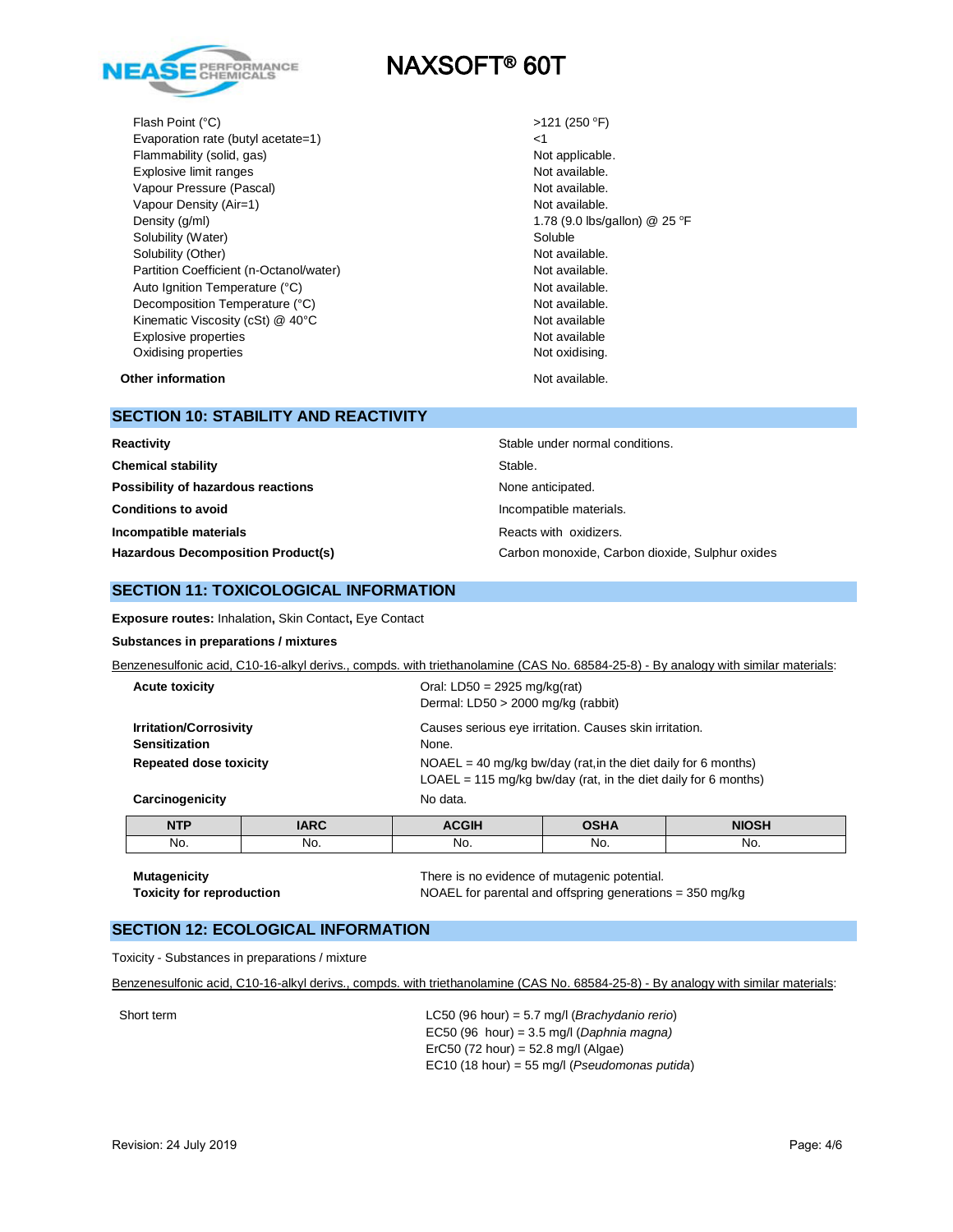

Persistence and degradability Not readily biodegradable. Results of PBT and vPvB assessment Not classified as PBT or vPvB. Other adverse effects None known.

# NAXSOFT® 60T

Long Term NOEC (196 day) = 0.63 mg/l *(Pimephales promelas)* LOEC (21 days)= 2.8 mg/l *(Daphnia magna)*

Bioaccumulative potential The substance has a low potential for bioaccumulation. Mobility in soil **Mobility** in soil. The substance is predicted to have low mobility in soil.

### **SECTION 13: DISPOSAL CONSIDERATIONS**

**Waste treatment methods** Disposal should be in accordance with local, state or national legislation. Consult an accredited waste disposal contractor or the local authority for advice.

**Additional Information** None known.

**Land transport (U.S. DOT) \***

#### **SECTION 14: TRANSPORT INFORMATION**

**UN number Proper Shipping Name Transport hazard class(es) Packing group Hazard label(s) Environmental hazards Special precautions for user**

**Not classified as dangerous for transport.** \* see footnote

**Sea transport (IMDG)**

**Air transport (ICAO/IATA)**

**Transport in bulk according to Annex II of MARPOL73/78 and the IBC Code:** Not applicable

\* Contains a substance with an Reportable Quantity. Containers over 5,500 pounds (2495 kg) will be regulated for transport as UN3082, Environmentally Hazardous Substance, Class 9, Packing Group III, Marine Pollutant placard.

#### **SECTION 15: REGULATORY INFORMATION**

**Safety, health and environmental regulations/legislation specific for the substance or mixture:**

**TSCA (Toxic Substance Control Act) -** Inventory Status**: On active TSCA list**

**Canada Domestic Substance List (NDSL/DSL) -** Listed DSL

**Designated Hazardous Substances and Reportable Quantities (40 CFR 302.4)**:

|                                                         |                                                   | <b>Chemical Name</b> |            | CAS No. | Typical %wt.                  | <b>RQ (Pounds)</b>  |  |
|---------------------------------------------------------|---------------------------------------------------|----------------------|------------|---------|-------------------------------|---------------------|--|
|                                                         | Dodecylbenzenesulfonic acid, triethanolamine salt |                      | 27323-41-7 | < 18    | 1000                          |                     |  |
|                                                         | SARA 311/312 - Hazard Categories:                 |                      |            |         |                               |                     |  |
|                                                         | $\Box$ Fire                                       | □ Sudden Release     | Reactivity |         | $\boxtimes$ Immediate (acute) | □ Chronic (delayed) |  |
|                                                         | SARA 313 - Toxic Chemicals (40 CFR 372):          |                      |            |         |                               |                     |  |
|                                                         | <b>Chemical Name</b>                              |                      |            | CAS No. |                               | <b>Typical %wt.</b> |  |
|                                                         | None                                              |                      | ------     |         | -----                         |                     |  |
| SARA 302 - Extremely Hazardous Substances (40 CFR 355): |                                                   |                      |            |         |                               |                     |  |

| <b>Chemical Name</b> | <b>CAS No.</b>    | <b>Typical %wt.</b> |
|----------------------|-------------------|---------------------|
| None                 | ------<br>------- | ----<br>_____       |